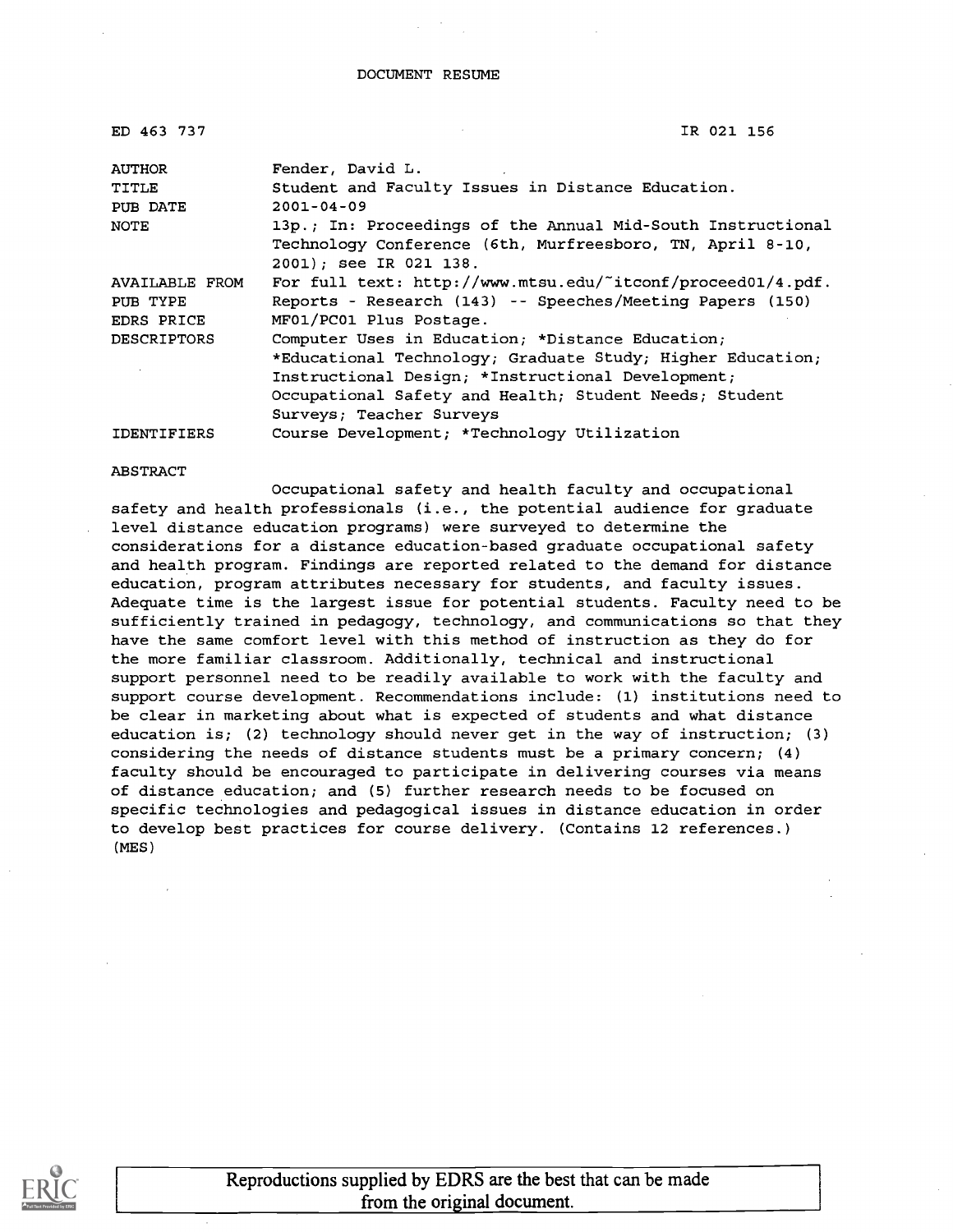# STUDENT AND FACULTY ISSUES IN DISTANCE EDUCATION

Mid-South Instructional Technology Conference

April 9, 2001

David L. Fender, Ed.D. Murray State University Lecturer, Department of Occupational Safety & Health 157 Industry & Technology Center Murray; KY 42071-3347

PERMISSION TO REPRODUCE AND DISSEMINATE THIS MATERIAL HAS BEEN GRANTED BY

L. Lea

1

TO THE EDUCATIONAL RESOURCES INFORMATION CENTER (ERIC)

U.S. DEPARTMENT OF EDUCATION Office of Educational Research and Improvement EDUCATIONAL RESOURCES INFORMATION

CENTER (ERIC) igh This document has been reproduced as received from the person or organization originating it.

0 Minor changes have been made to improve reproduction quality.

Points of view or opinions stated in this document do not necessarily represent official OERI position or policy.

#### Abstract

Occupational safety and health faculty and occupational safety and health professionals were surveyed to determine the considerations for a distance education-based graduate occupational safety and health program from the perspective of faculty and occupational safety and health professionals. Adequate time is the largest issue for potential students. Faculty need to be sufficiently trained in pedagogy, technology, and communications so that they have the same comfort level with this method of instruction as they do for the more familiar classroom. Additionally, technical and instructional support personnel need to be readily available to work with the faculty and support course development.

## Introduction

Working professionals can find it difficult to pursue advanced degrees. This is particularly difficult for professionals working in relatively small fields such as occupational safety and health when only a small number of universities offer graduate programs. This makes it difficult for most safety professionals to pursue a graduate degree unless they are willing to terminate their employment and move to enroll in a traditional, classroom-based program. For many, this is too large of a sacrifice to make or may just not be possible.

Many educators are realizing that education can be conducted without having students sit in a conventional classroom and even without traditional lectures from professors. Performed properly, this concept of distance education might make it possible for safety and health professionals to continue work while pursuing a graduate degree. Thus, a distance education occupational safety and health graduate program would seem to be a good way to make education more widely available for working professionals.

This change from traditional classrooms to "virtual" classrooms will have a dramatic effect upon higher education and all who are connected with it (Connick 1997). Many

· IR021156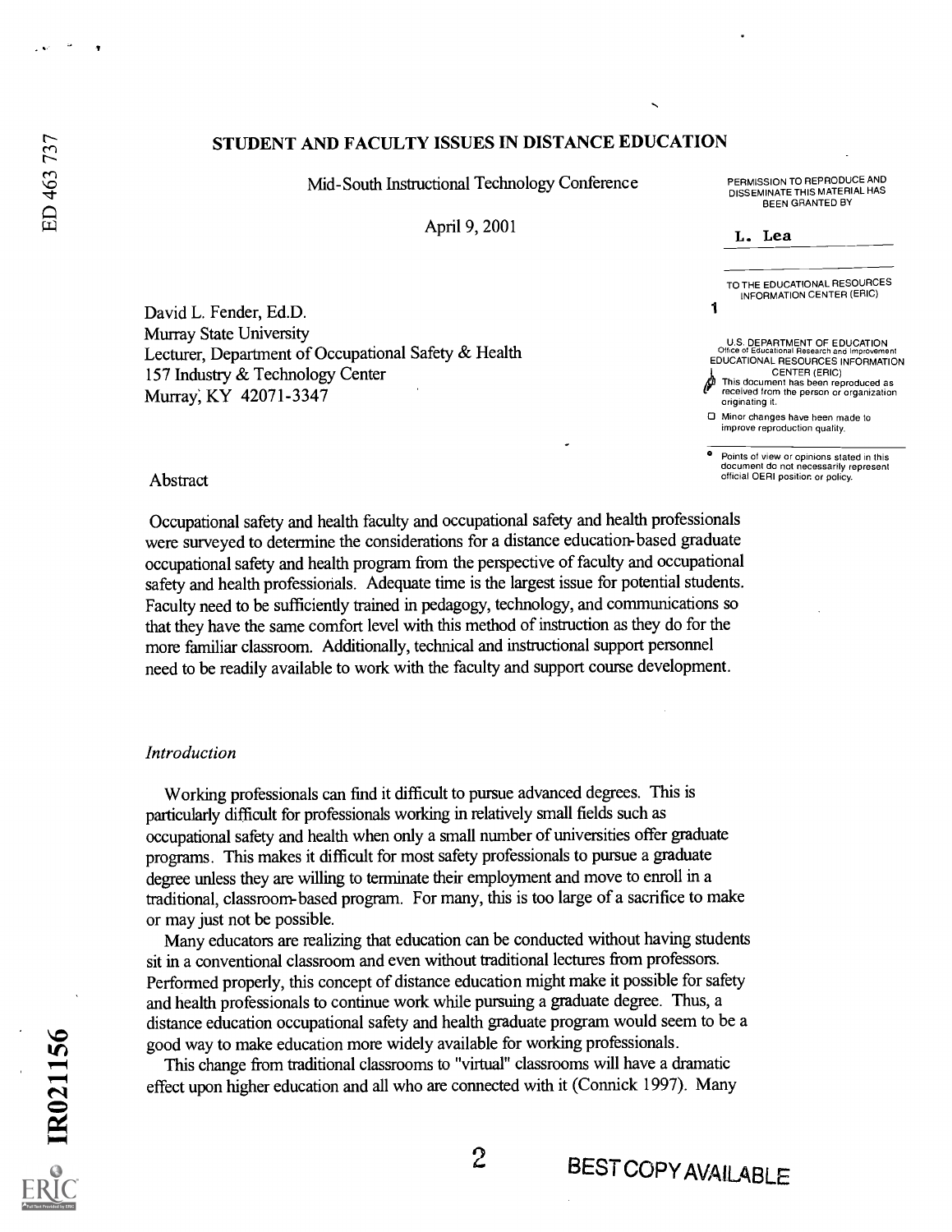institutions and individuals are developing and conducting courses delivered via various methods of distance education. If distance education is to be the most useful to students, the focus needs to shift from individual courses to offering complete degrees.

The purpose of this study was to determine (a) the need for graduate occupational safety and health programs, as indicated by occupational safety and health professionals, delivered by means of distance education; and (b) the best means to deliver the program from the perspective of faculty and adult students. The study sought to document the need for occupational safety and health graduate programs delivered through distance education, to identify the required resources and considerations, and to make recommendations to guide the development and delivery of such programs. This research was intended to provide insights for students, faculty, and administrators into the advantages and disadvantages of distance education graduate programs and areas of concern that must be addressed if such programs are to meet the needs of students and requirements of faculty.

#### Procedures

 $\bullet$ 

Two surveys were used. The Safety Professional Distance Education Survey was sent to 500 practicing safety professionals who had bachelor's degrees, the potential audience for graduate level distance education programs. The Faculty Distance Education Survey was sent to all 108 faculty members in the degree-granting graduate occupational safety and health management programs from the 17 colleges and universities offering graduate degrees.

The Faculty Distance Education Survey was designed to learn about attributes of faculty including demographics, how willing to change they were, their level of concern about distance education, their attitude toward distance education, and how comfortable they were with technology. The Safety Professional Distance Education Survey gathered demographic information about the respondents, their attitudes toward technology and distance education, and what attributes a distance education program will need in order to best meet the life style and needs of the students.

#### Findings

Demand for distance education. Research question 1 asked: "What is the demand for master's degree occupational safety and health programs to be delivered through distance education by occupational safety and health professionals in the United States with bachelor's degrees?"

A slim majority of respondents to the Safety Professional Distance Education Survey (n  $= 87, 53.4%$ ) agreed with the statement, "I would be interested in a distance education graduate program in occupational safety and health if a program was currently available." Forty respondents, or 24.5%, indicated that they would not be interested and 36 respondents, or 22.1%, said that they were unsure if they would be interested. Eighty-one percent ( $n = 132$ ) of respondents agreed with the statement, "If I was going to pursue a master's degree in occupational safety and health, I would be interested in a good distance learning program if it was available." The correlation between the two statements was significant.



З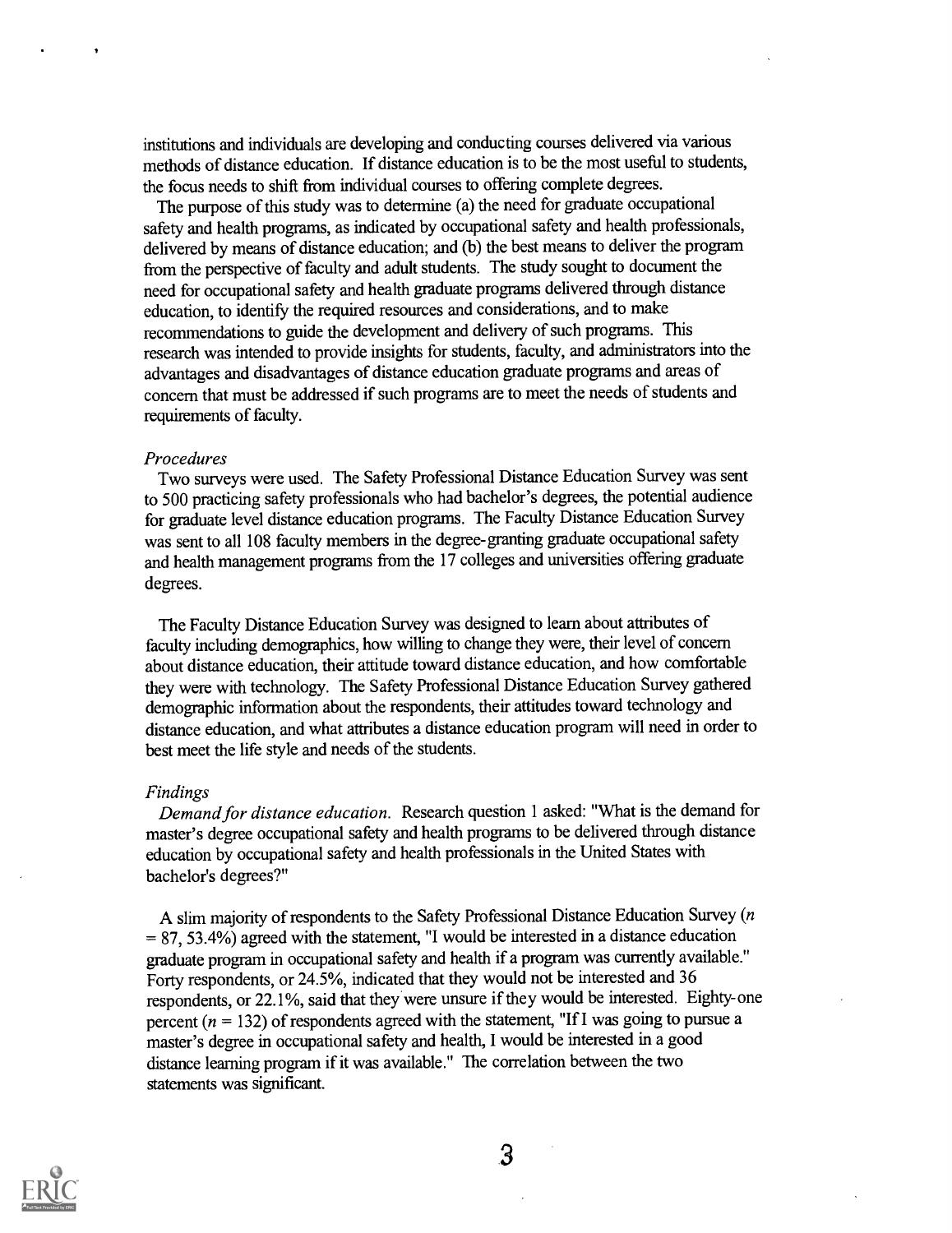Program attributes necessary for students. Research question 2 asked: "What are the necessary program attributes such as administrative policies, access to hardware and software, and instructional practices for working professional students to participate and learn effectively in occupational safety and health graduate courses delivered through distance education?"

The student audience for this program is comprised of working safety and health professionals. Results from the Safety Professional Distance Education Survey indicated that the mean age for those interested was 42 years and that 88.5% were male, 90.8% were white, and they worked on average no more than 50 hours a week. Only 13.8% of those responding that they were interested in such a degree program worked more than 50 hours per week. Another area affecting time available for pursuing a degree is traveling, and 56.0% of those interested said they traveled 1 to 6 days per month. The average number of days spent traveling per month was 5.3 for all respondents and 5.6 for those who indicated they were interested in a distance education program.

Even though it may seem to be the antithesis of what distance education is supposed to be about, it may be necessary to have students come to a central location in order to meet necessary hands-on requirements. With this in mind, survey questions were asked to gather information about coming to campus. The first question asked, "If there was a requirement to travel one time 600 miles, for 1 to 2 weeks' duration, to complete your degree would you still be interested in the [graduate safety and health] program?" Of those interested in pursuing a graduate degree by means of distance education, 64 or 73.6% said yes. The second question, "If there was a requirement to travel at least 600 miles to campus as part of the degree requirements what would be the maximum number of times you would be willing to do this?," had four response choices ranging from one to four times. Responses indicated that a shorter period of time was preferred, with one time (45, or  $52.3\%$ ) and two times (29, or  $33.7\%$ ) accounting for 86.0% of the responses. The third question asked, "If you were required to travel to campus to accomplish certain degree requirements that could not be done via distance learning what would be the most time that you could reasonably stay at one time?" Responses were either 1 week (73, or 84.9%) or 2 weeks (13, or 15.1%). In summary, it appears that potential students are reluctant but willing to travel to campus to complete specific degree requirements. However, if necessary, such travel is preferably only one time and no more than two times for the entire degree program and for no more than 1 week at a time.

Potential students want a program that is recognized as being of high quality. This is evident in the comments made in the open-ended questions as well as the responses that indicated that 97.6% of respondents thought it was important that the program be accredited.

Communication appears to be very important to potential students. Those who believed it is important to be able to communicate with the instructor totaled 93.0% of respondents. Connected with this result is the finding that 91.9% of respondents thought it is important for the instructor to have telephone office hours. Additionally, 78.0% of respondents indicated that it is important that the instructor respond to e-mail the same



4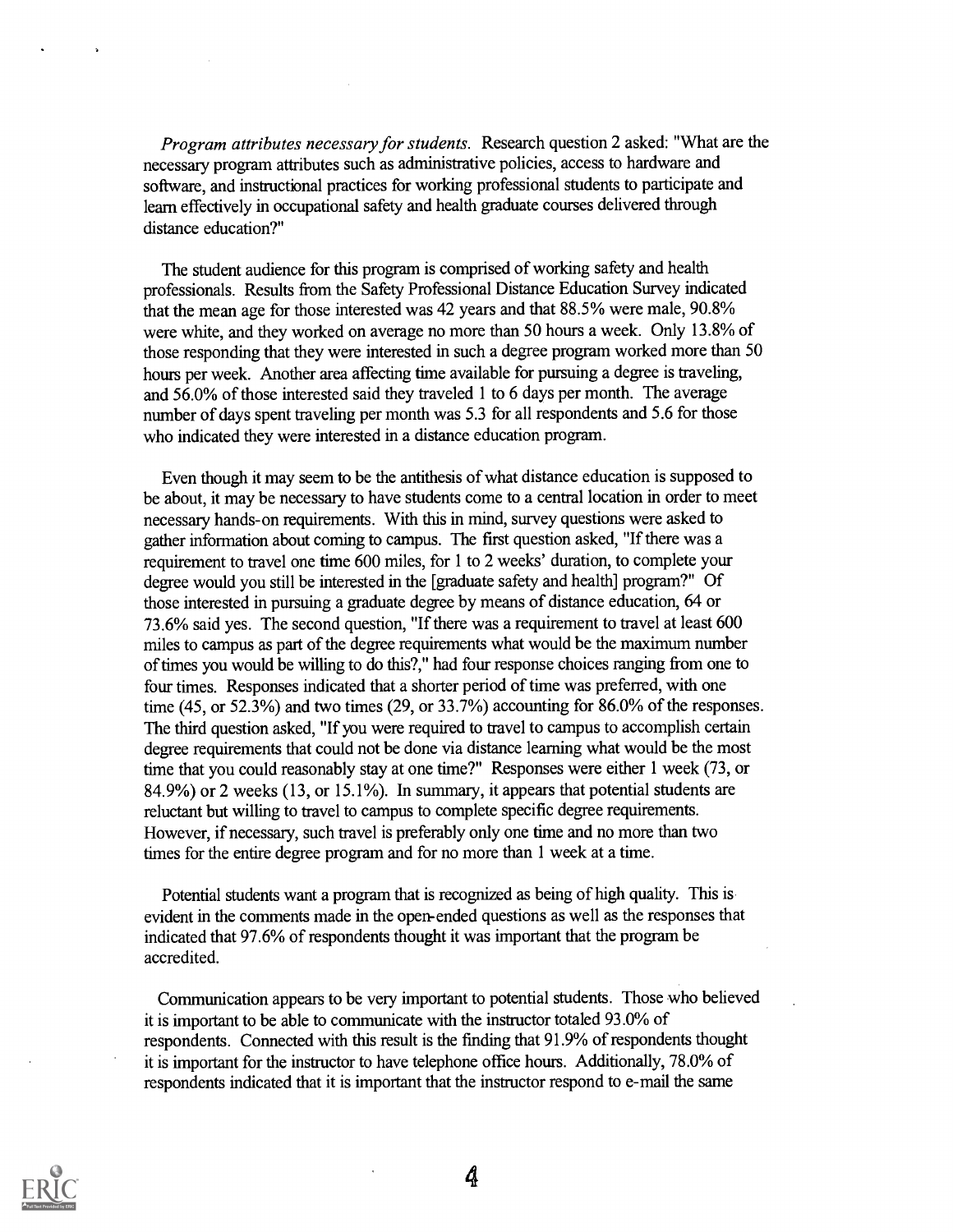day it is sent. Students were asked to indicate by ranking from 1 to 5 their preferred method of communication with instructors. The composite rankings, in order, were email, phone, fax, mail, and in person. Confirming this preference for e-mail were questions that indicated a high level of comfort with using e-mail to communicate (91.9%) and with an e-mail-based course (87.3%).

Findings indicated that a slight majority (53.5%) of respondents believe it is important to meet with faculty at least once in order to get to know them; however, these potential students are unsure of the importance of meeting fellow students for peer support (Important = 19.8%; No opinion = 41.8%; Unimportant =  $38.4\%$ ). Similar issues and responses are those indicating a lack of importance in interacting face-to-face with faculty (Important =  $36.1\%$ ; No opinion =  $36.0\%$ ; Unimportant =  $27.9\%$ ) and interacting face-to-face with fellow students (Important = 24.1%; No opinion = 34.9%; Unimportant  $= 40.7\%$ ).

Respondents indicated that 86.1% believe it to be important that the course work relate to their job and that classes be flexible. Flexibility was considered important by 95.3% of the respondents, and affirmed by the number of remarks that stressed this point in responses to open-ended questions. Comments to open-ended questions indicated a particular need for flexibility regarding time because of all the other demands that professionals have on their time including work, travel, and families. Also related to flexibility, respondents indicated that they would prefer that the maximum amount of time necessary to complete course requirements would be 2 years or less (58.6%); 3 years was selected by 29.9% of respondents.

Respondents were asked questions regarding various methods of distance education teaching and were asked how comfortable or uncomfortable they were with these methods. The lowest response was for meeting at an Internet site at a specific time (62.1%). Meeting at a specific time would make a course much less flexible because of the expectation to be at a site and to spend a regular amount of time there, as is required by most classroom-based courses. Respondents (87.4%) indicated they would prefer evening classes between the hours of 6:00 p.m. to 10:00 p.m. if they were required to do course work at a particular time. The highest comfort level among respondents was with using Interactive computer programs (93.1%), videotape- and print-based courses (90.8%), and using an Internet site on their own schedule (88.4%).

The most important support services according to survey respondents are computer support (80.2%), bookstores (63.9%), library (62.8%), and registration (58.2%). Significantly less important were opportunities to interact with other students for peer support (34.4%), and student counseling services (29.1%). To properly serve distance students, a university will need to consider and address these students' specific needs.

Faculty issues. Research question 3 asked: "What human and technical issues (training, support, hardware, software, and technical knowledge) will be faced by faculty who will develop and deliver occupational safety and health graduate education programs using distance education?"



 $\ddot{\phantom{a}}$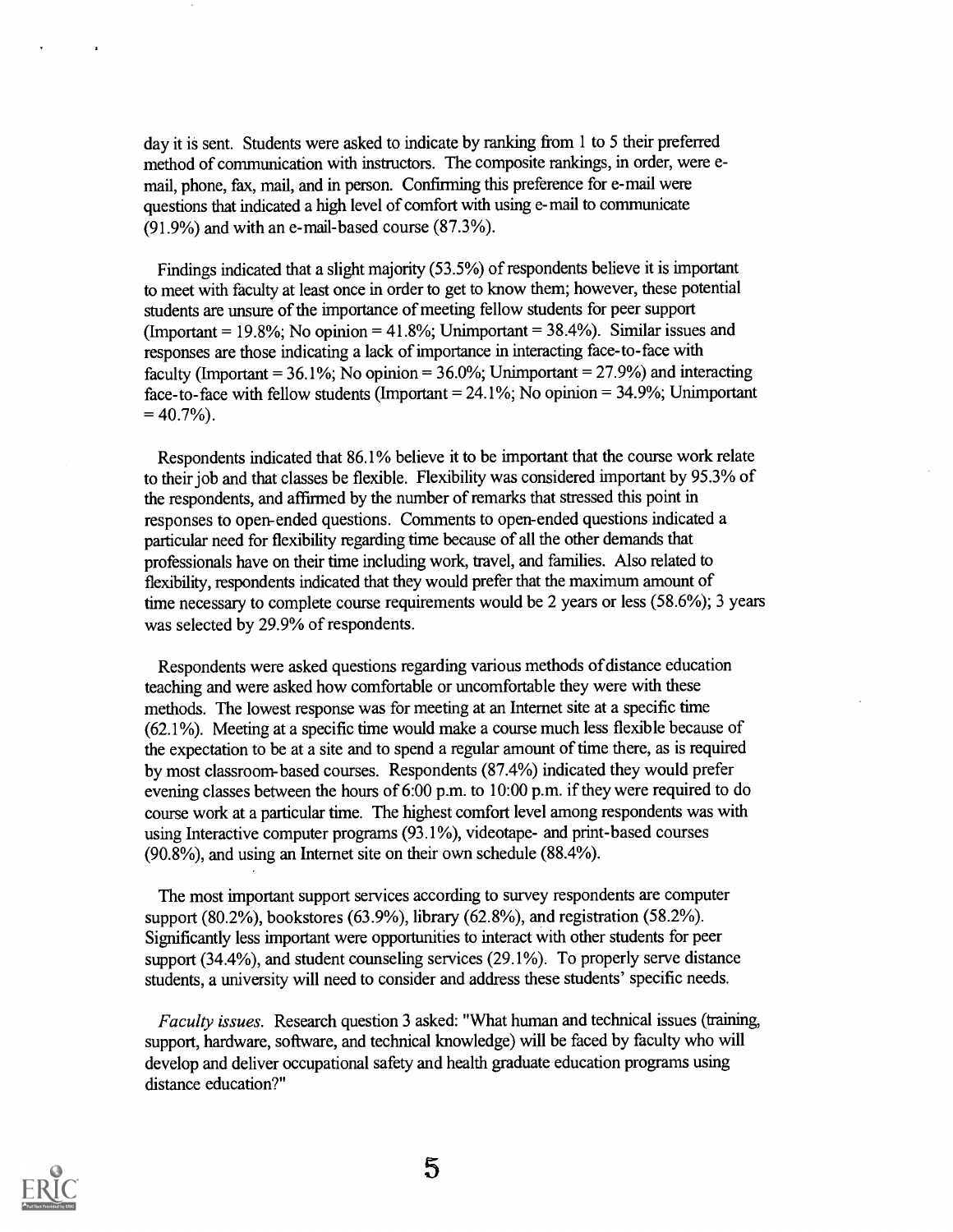Faculty respondents to the Faculty Distance Education Survey were predominately male (82.1%), White (89.3%), and between 46 and 55 years of age (52.7%). A majority of these faculty (64.2%) possessed a doctoral degree, had 11 years or more of teaching experience at the college level (64.3%), were tenured (64.3%), and held one of the professor ranks (85.6%). Additionally, the majority (53.6%) were likely to have had some experience with distance education by having taught at least one course via a distance education means.

The respondents indicated that they were comfortable using e-mail (83%) and were generally comfortable with the concept of instucting via distance education (67%). There were 10 survey items that sought to identify how receptive to change the respondents were; results indicated that these faculty were receptive to change, with the lowest indication being 66.1% and ranging up to a 98.2% indication of being receptive to new ideas and concepts.

Respondents were asked questions regarding various methods of distance education and asked how comfortable or uncomfortable they were with these methods. Some methods were more favored than others. The highest level of comfort (66.1%) was identical for instruction and lessons being sent using e-mail and using preprogrammed interactive computer-based lessons. The next highest level of comfort (62.5%) was indicated for students being required to go to an Internet site at a specific time once a week for interaction with the instructor and other students through video or audio communications and e-mail, and requiring students to go to an Internet site once a week at a time of their choosing and spending about 2 to 3 hours reviewing instructor lectures through video or audio communications. Of the choices given, these two methods are most similar to traditional classroom teaching methods.

The other choices, regarding methods of distance education, in order of preference were videotape- and print-based courses (60%), videotape-based courses (58.9%), Internetbased video courses (53.5%), mail correspondence courses (51.8%), and Internet-based audio courses (42.9%). The two methods that garnered the highest level of discomfort among faculty respondents were Internet-based audio courses (44.7% uncomfortable; 12.5% undecided) and correspondence courses where everything is written and assignments are sent back and forth using the mail (44.6% uncomfortable; 3.6% undecided).

Six questions on the faculty survey addressed how concerned the faculty were about distance education. Responses indicated that faculty had some knowledge about distance education courses (76.8%), and that they are concerned about how distance education is going to affect them personally (85.7%) and what their institution is going to want from them (76.4%). These responses indicate that the respondents are concerned about distance education and how it will affect them.

Faculty indicated that they believe that distance education is important to their department (76.8%), their university (82.2%), and to the future of education (85.7%); they also believe it can expand learning opportunities (94.7%). Responses to open-ended

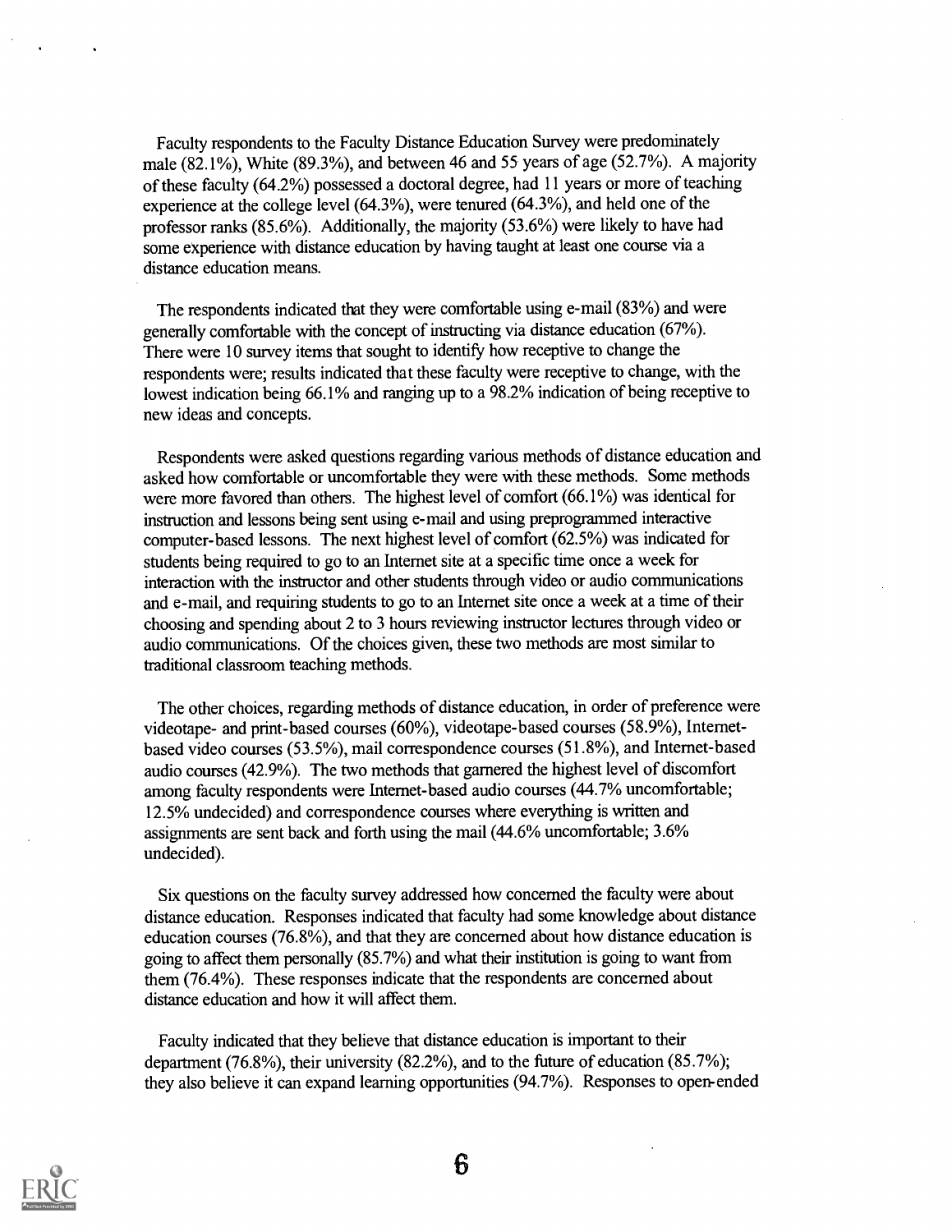questions also indicated that faculty felt that distance education has advantages for nontraditional students and has the potential to increase enrollment. Additionally, respondents indicated that they would be interested in teaching by distance education (75.5%); this was further reinforced by 83.5% indicating that their attitude toward distance education is positive and by faculty responses made to the open-ended questions.

Through the open-ended questions respondents also indicated their concerns about distance education. These concerns included lack of interaction with students, inadequate time to develop courses and teach, inadequate technical and administrative support, concern about course quality, concern about appropriate compensation, concern about university administration support and commitment, and pedagogy.

#### Conclusions and Discussion

#### Students

Faculty and students comprise the two of the three groups that are most directly involved in an individual's education and have the most direct interface with each other. Thompson and McGrath (1999) stated that the infrastructure to support distance education must be as solid as that supporting resident instruction. This means that the third group, university administration, needs to establish policies and practices that enable and encourage faculty and students to maximize the educational experience and to be especially careful that policies and practices do not get in the way of education.

A majority of the working safety and health professionals who responded expressed an interest in a graduate-level degree program in safety and health taught via distance education. Thus, it can be concluded that a potential demand exists for such a program. Such interest by working adults in distance education-based programs was supported by Gibson's (1992) finding that adults tend to choose educational options delivered via a means that allows them to minimize disruption of their lives including their employment and family.

The single largest group (slightly over one third) within those interested in a graduate program has their bachelor's degree in a safety-related field. These individuals are wellpositioned to enroll directly in an accredited graduate curriculum. A little over one third have degrees in other fields such as industrial technology, engineering, and various sciences. These individuals would most likely have to take a few undergraduate courses before being admitted into a graduate safety and health program. The third group was a little under one third of those interested, and they had degrees in various business and humanistic studies. These individuals would likely have extensive undergraduate requirements to meet before they could pursue graduate study in an accredited safety and health program. Universities setting up distance education programs will need to understand the wide variance in educational background of those working in the safety and health field, be very clear about requirements in any promotional materials, and have formal, justifiable evaluation systems in place. This is critical for students and for the reputation and quality of the program as well as being important to ensure meeting

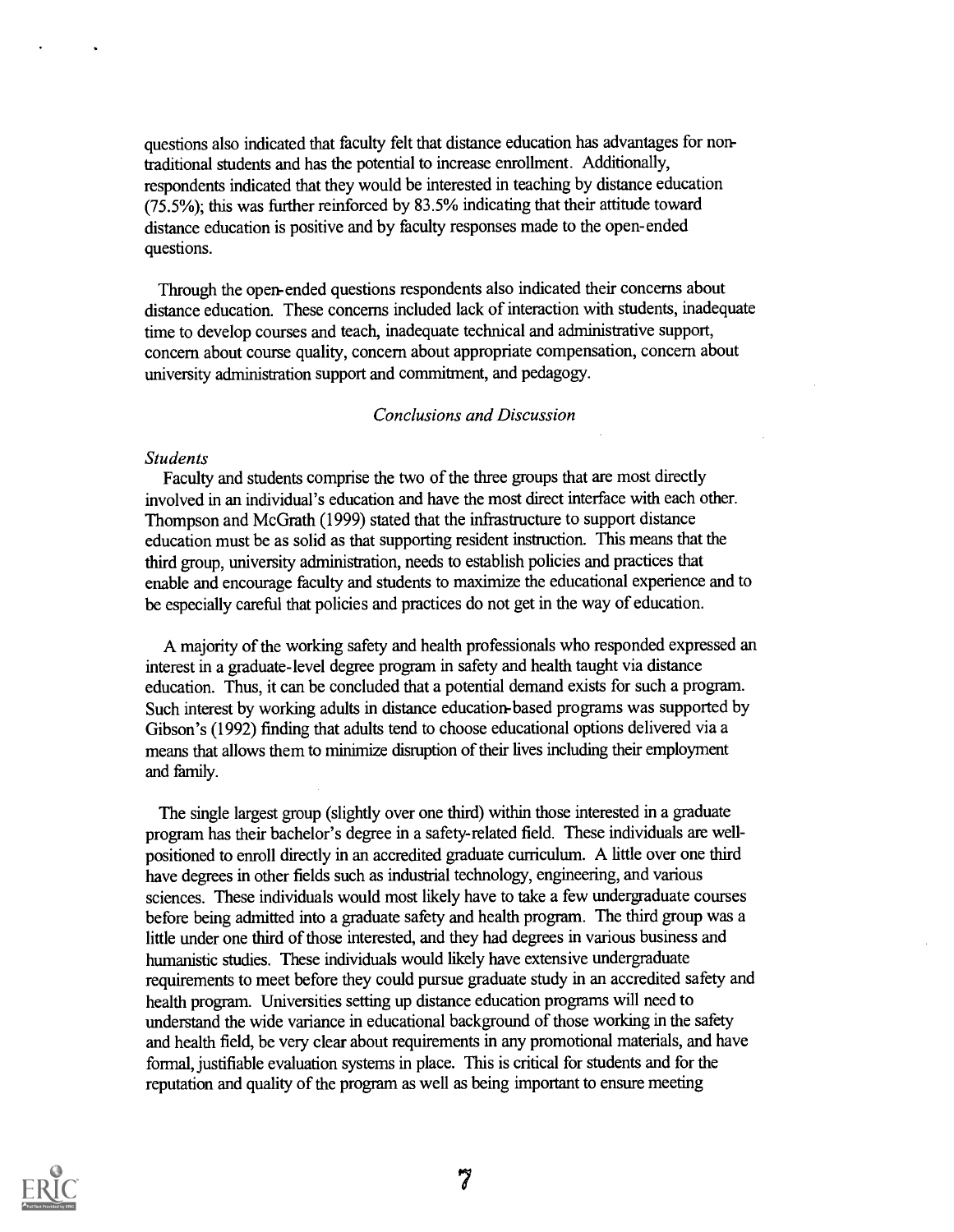accreditation requirements. Additionally, entry requirements may require students to take prerequisite courses, perhaps from other institutions. This raises the issue of quality of these courses and what will be accepted and what will not. Formal open procedures and policies will need to be established to avoid problems.

Respondents indicated that program flexibility is very important to them. Although the responses indicated that flexibility meant different things to different people, a common word used with flexibility was time. To illustrate, respondents indicated that job requirements necessitate working more than 40 hours, although few exceeded 50 hours per week. Traveling for business is also a common necessity, requiring on average 1 to 6 days per month. Those interested in pursuing a graduate degree are very concerned that the program be flexible from a time perspective. O'Malley and McCraw (1999) pointed out that a major advantage indicated by students who have taken distance education courses is the flexibility it gives them. Gibson (1992) indicated that adult learners prefer to work on their own, at their own pace, and to not be overloaded because of their other obligations. The respondents in the current study appear to fit this profile in their desire for flexibility. Schrum and Benson (2000), in a study of a MBA distance educationbased program, discovered that the working students in the program indicated that they struggled to balance the time required in their course work with their professional and personal lives and that this caused them the most stress. To provide flexibility, it will require a different mind set from a course administration point of view. Deadlines may need to be more flexible and will have to be established well in advance and made very clear. Another aspect of time is the time required to complete the program. Students would like to complete degree requirements within 2 years. Strict long-term planning will be necessary to lay out the curriculum so that this can be possible.

Although the majority of respondents indicated they had access to a college library, a safety and health curriculum requires access to books and references that are not found in typical college libraries. The library at the host institution will need to have multiple copies of key material and establish access and loan procedures that meet the needs of distance students. Much of this material could be made available through the Internet, but access to appropriate databases would need to be established. This will require close coordination between faculty and library personnel to ensure that appropriate material is available.

Respondents overwhelmingly indicated that they have access to computers, the Internet, fax, and e-mail. Clear and defmite information will have to be provided as to what technology is expected to be used by students, and faculty will need to adhere to those standards. In some cases, students will need to purchase equipment or software and they should not be expected to purchase additional equipment just because one faculty member decides that he or she wants some additional capability.

It may be necessary for students to come to campus or other central location in order to accomplish hands-on requirements such as those that are usually performed in labs. Potential students indicated that they are willing to travel to fulfill this need, but this travel should be as little as possible, ideally only once for the entire degree and absolutely



8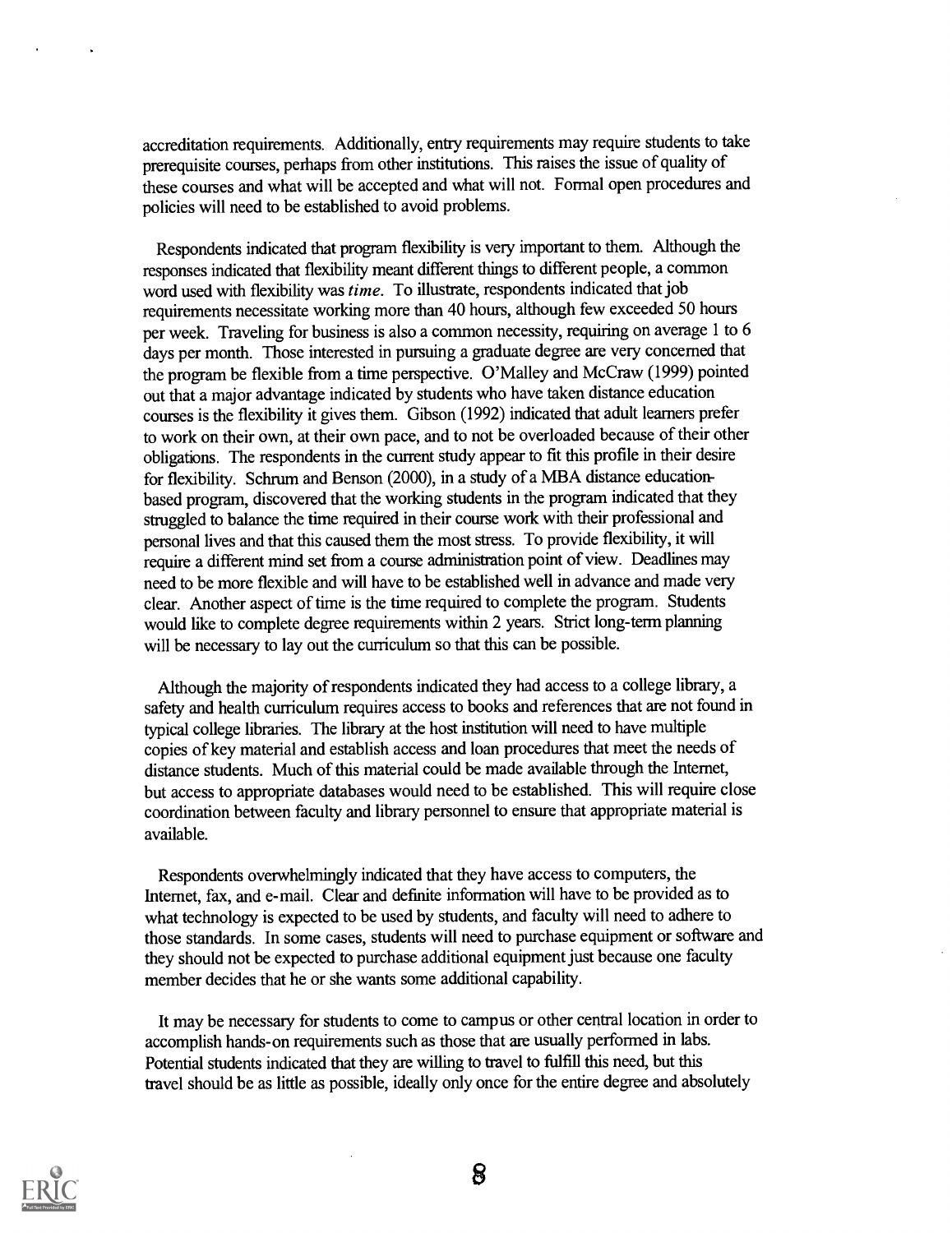no more than twice. Additionally, when traveling they want to stay away from home no more than 1 week. Requiring students to travel defeats much of the purpose of a distance education program from a student's point of view. Ideally, the program should be set up to require students to travel no more than once and for only 1 week to meet all on-campus requirements. This will require a careful review of necessary lab requirements and an efficient use of time to meet them.

Potential students indicated that they want a program that is recognized as being of high quality. They also indicated that it was very important that the program be accredited. These results indicate that an institution that already has a conventional accredited graduate program that is widely recognized within the field as being of high quality, would be strongly considered by individuals who want a graduate degree, as long as the distance education program is perceived as being of equal quality. Such an institution would have a major marketing advantage over other institutions who were not accredited or did not have as strong a reputation. Efforts should be made during program development and throughout implementation to not sacrifice quality.

Quality is hard to define and much of what is perceived as quality is in the eye of the beholder. Because of this, program administrators and faculty should be sensitive to the comments and opinions of potential and actual students in order to ensure that the program's high quality is being received as it is intended. That quality can be a major issue with potential students was confirmed by a study performed by Perdue and Valentine (2000) of certified public accountants that showed this group's concern about quality was actually hindering pursuit of distance education by this group. Quality issues, real or perceived, must be properly addressed.

Communication is very important and is extra critical in a distance education program where face-to-face communication is not possible. Nixon and Leftwich (1999) found that constant and timely communication is cmcial and that students have a need to know that someone is listening and that they have been "heard." Students want instructors to have telephone office hours and to respond quickly to e-mail. &mail followed by phone and fax were the preferred means of communication; procedures to handle what could become a high volume of communication will need to be established and followed.

Potential students indicated that they would like to meet faculty at least one time. Being able to "put a face" to a name and to a communication could be an important component of quality and enhanced communications. One example of what could be done is to put pictures and biographies on a web site where students could access them. Another method that might be used is to bring all students starting the program to campus for approximately 1 week to meet faculty and other key personnel and to fulfill hands-on requirements as previously discussed. This would also allow the students to meet each other and should enhance attachment to the department and the university.

The potential students who responded in this study did not reject any of the principal methods of conducting classes by means of distance education; however, they thought less of synchronous courses. Emphasis should be placed on conducting courses that



9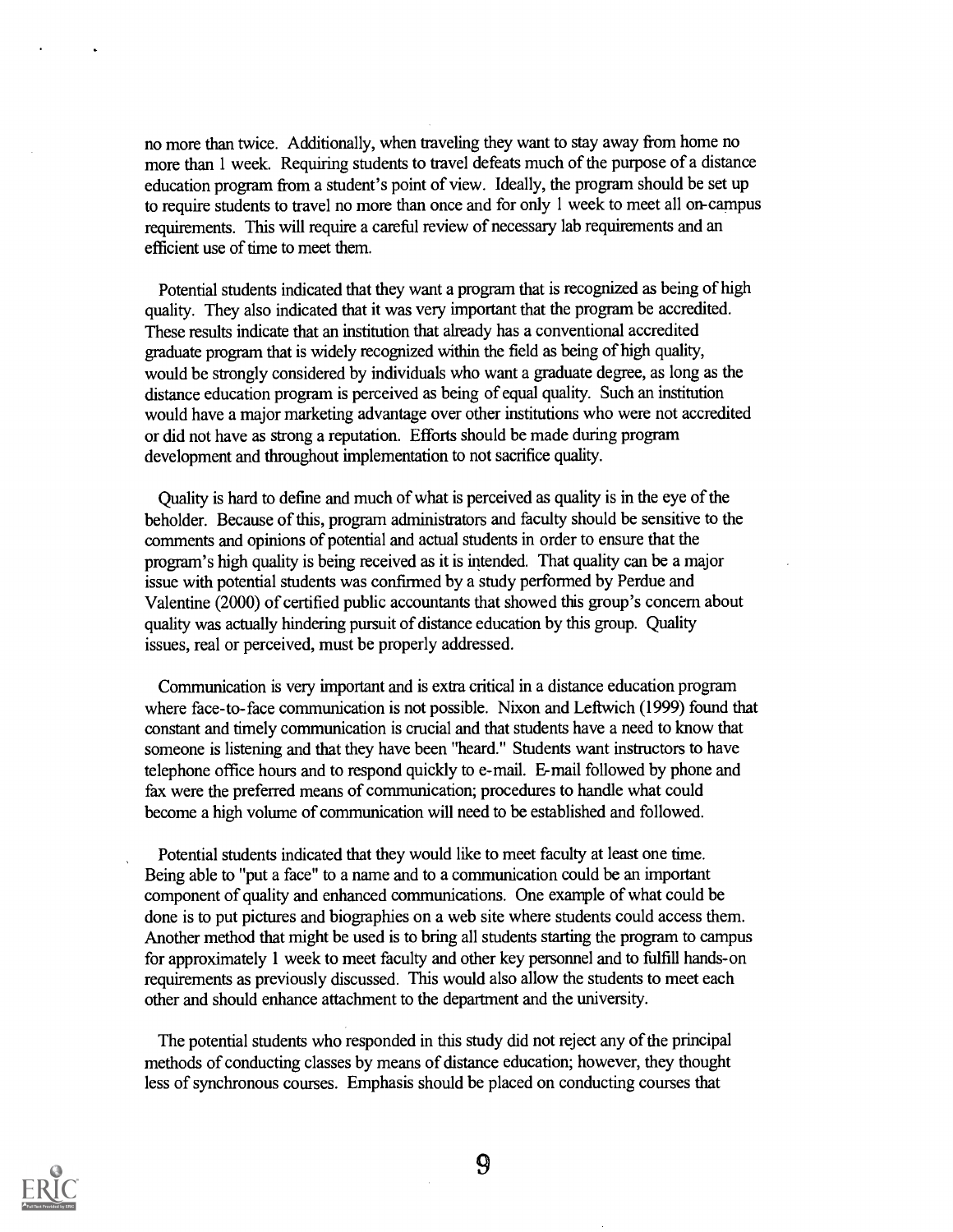allow maximum flexibility, including varying work schedules and travel. Asynchronous as opposed to synchronous courses would better meet this requirement. If synchronous courses are conducted, potential students prefer evening hours.

Potential student respondents in this study felt that the most important student support services were computer support, bookstore, library, and registration. Counseling and peer interaction were much less important. It will be important to consider the different needs of distance students from on-campus students. Anything that the student will need to do must be able to be done easily without coming to campus. To address this need, policies and procedures may have to be changed, hours modified, and services made available via the Internet and other means. Additionally, the importance of various support services will likely be different for distance than for campus-based students. For example, computer help desks may need to be open longer hours and have more people assigned to them or the bookstore may need to hire more personnel, perhaps even install a Internet-based purchase system or toll-free number ordering system to handle book requests.

#### Faculty

Faculty demographics in this study followed the safety professionals' demographics in that the respondents were predominately male, White, and 46 to 55 years of age. These faculty respondents tended to hold tenured positions at one of the professor (assistance, associate, or full) ranks, and a slight majority had taught at least one course via distance education. The faculty indicated that they were generally comfortable with technology and with the concept of distance education and that they were generally receptive to change and to new ideas and concepts. This being said, that does not mean that faculty were totally comfortable or understood distance education methods and requirements. Two of the higher rated preferred methods of teaching were those requiring students to go to an Internet site at a specific time once a week for interaction with the instructor and other students through video or audio communications and requiring students to go to an Internet site once a week at a time of their choosing and spend about 2 to 3 hours reviewing instructor lectures through video or audio communications. It is not surprising that these methods would be more comfortable for many faculty; they are just adaptations of the typical traditional classroom. Williamson, Bernhard, and Chamberlin (2000) found that faculty need to use appropriate pedagogy in consideration of the results desired and the technology available, and to not just try to modify a classroom approach. Faculty will require training and support to be able to effect this change.

Faculty respondents in this study indicated that they had some knowledge about distance education and were concerned about how distance education will affect them. They believed that distance education is important to their department, their university, and to the future of education. They also felt that distance education has the capability of expanding learning opportunities, especially for nontraditional students, and has the potential to increase enrollment. Faculty, whether they had taught by distance education means before or not, indicated that they had a generally positive attitude toward distance education and would be interested in teaching by via distance education. Those who had previously taught a course by means of distance education were more positive about



 $\hat{i}$   $\hat{0}$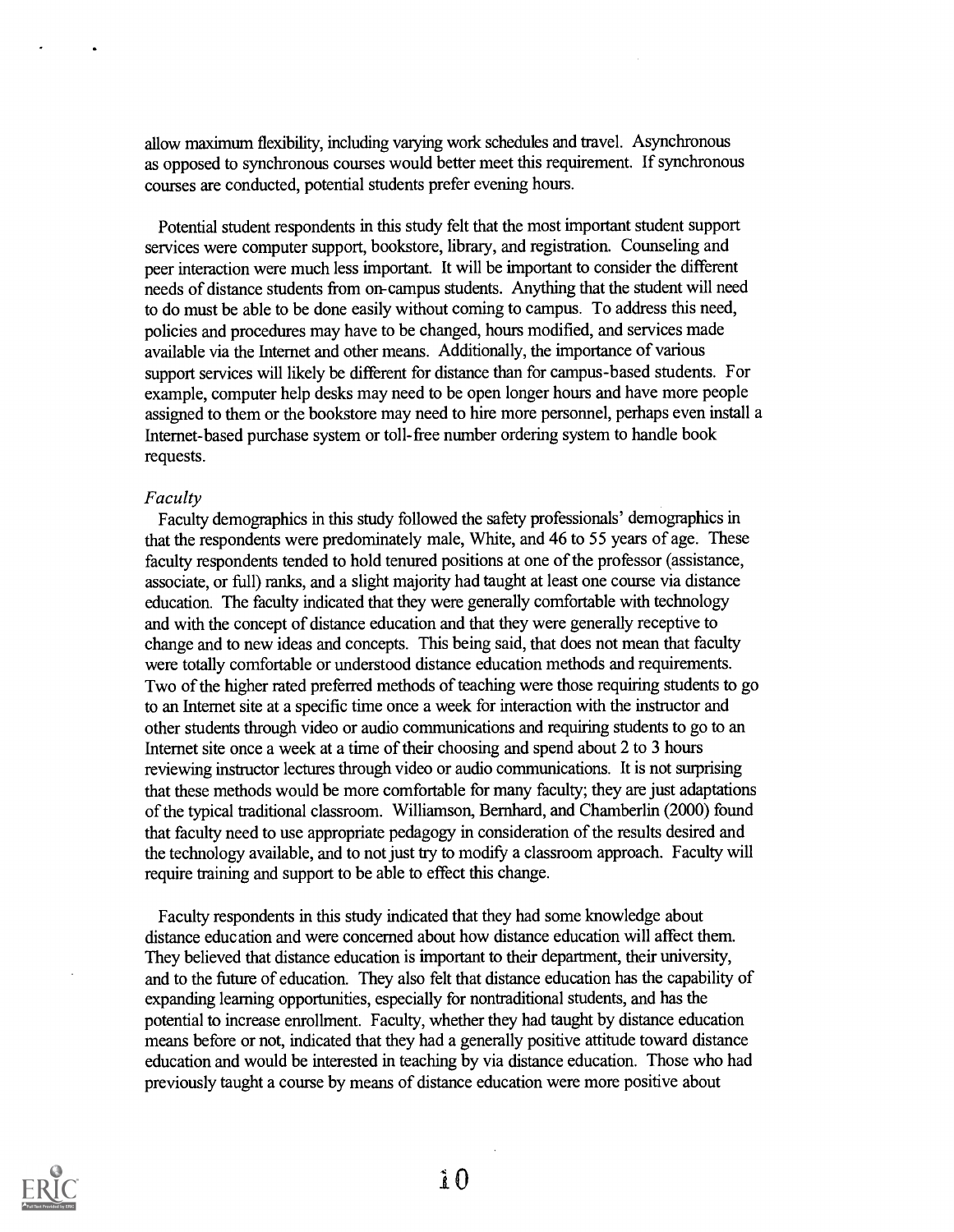teaching another course than were those who had not taught via distance education means. This is consistent with Fuller, Norby, Pearce, and Strand's (2000) research, which found that most faculty who had previously taught an on-line course were willing to do so again.

Faculty respondents in this study also had concerns about distance education. These concerns included lack of interaction with students, inadequate time to develop courses and teach, inadequate technical and administrative support, concern about course quality, concern about appropriate compensation, concern about university administration support and commitment, and pedagogy concerns. These types of concerns are common with faculty; similar concerns have been found in other studies (Botsch & Botsch, 2000; Rockwell, Schauer, Fritz, & Marx, 1999; Schifter, 2000).

### Recommendations

Based upon the findings of this study, the following recommendations are made for occupational safety and health educators who want to develop and deliver graduate education through distance education

- 1. Institutions need to be very clear and up-front in marketing and promotion about what is expected of students and what distance education is. Too many students have an unrealistic expectation of distance education, believing it will be easy or underestimating time requirements for completion.
- 2. Technology should never get in the way of instruction. Students will need to be trained in available technology as well as be provided quality computer support so that they can focus on the instruction and not on the technology. It may be necessary to assess individual students' level of technological knowledge and train them where they are deficient. Additionally, an instructor will likely be the first person a students contacts when experiencing a problem. Instructors must be trained on common problems and solutions in order to help students.
- 3. Considering the needs of distance students must be a primary concern. Care should be taken to not try to just plug the distance education program into existing administrative policies and procedures. Entry requirements and academic standards should be the same for distance and on-campus students. Policies and procedures will need to be established for acceptance of transfer credit and for evaluation of previous work.
- 4. Faculty should be encouraged to participate in delivering courses via means of distance education. To accomplish this, faculty need to be given training in pedagogy, technology, and communications. Faculty need to be sufficiently trained so that they have the same comfort level with this method of instruction as they do with more familiar, traditional classroom instruction methods. Technical and instructional support personnel need to be readily available to

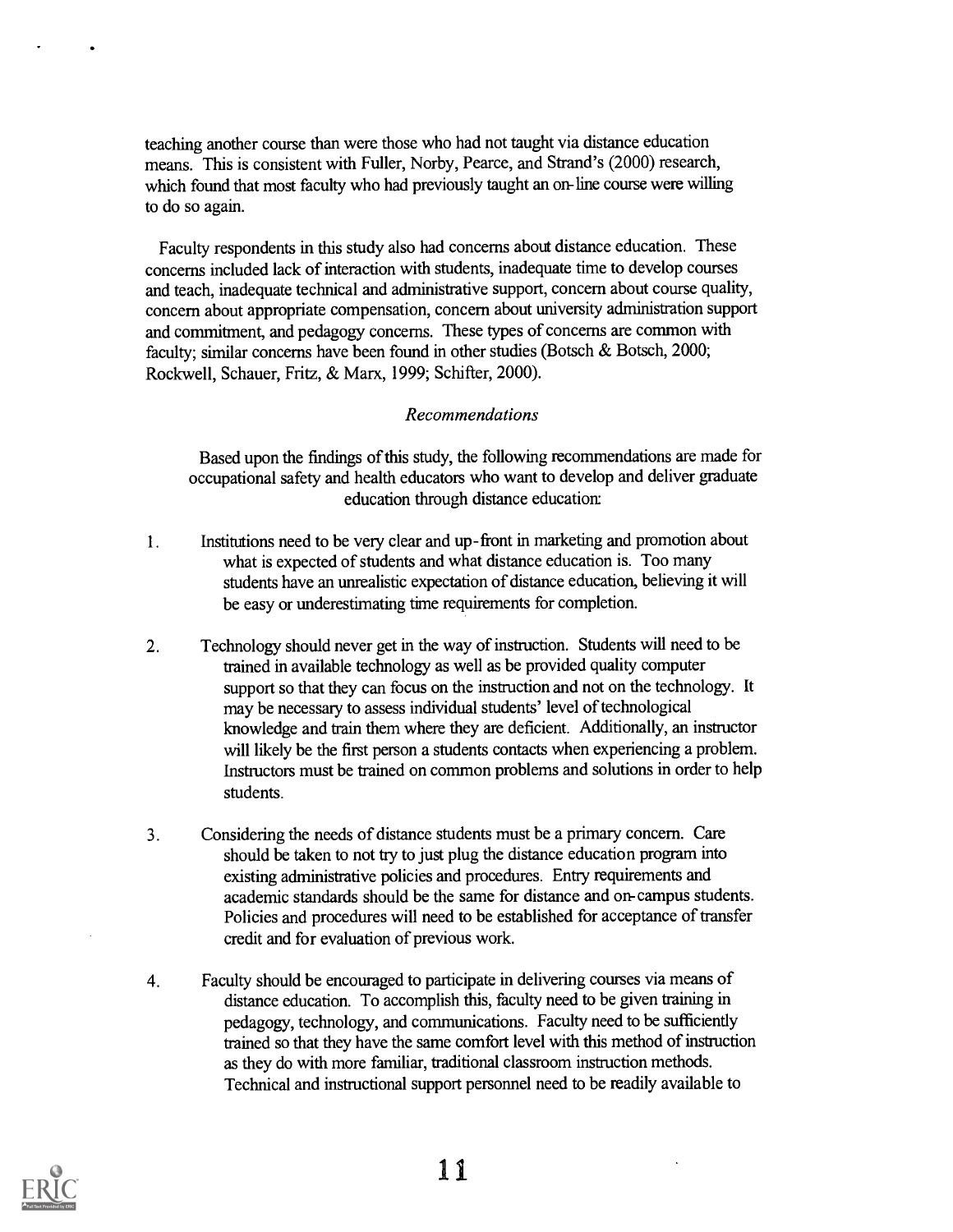work with the faculty and to support course development. It also would be helpful to establish faculty mentorship efforts, so that those faculty who have experience with distance education can assist those who do not. Faculty members' distance education efforts need to be recognized by university administration in their promotion and tenure decisions as well as in administrative decision regarding faculty financial rewards, release time, and honor systems.

5. Finally, further research needs to be focused on specific technologies and pedagogical issues in distance education in order to develop best practices for course delivery.

# **REFERENCES**

- Botsch, C, & Botsch, R. (2000, July/August). Gaining faculty acceptance for online courses at a traditional college. The Technology Source. [On-line]. http://horizon.unc.edu/TS/cases/2000-07.asp
- Connick, G. P. (1997). Issues and trends to take us into the twenty-first century. In T. E. Cyrs (Ed.), Teaching and learning at a distance: What it takes to effectively design, deliver, and evaluate programs (pp. 7-12). San Francisco: Jossey-Bass.
- Fuller, D., Norby, R. F., Pearce, K., & Strand, S. (2000). Internet teaching by style: Profiling the on-line professor. Educational Technology and Society, 3(2), 71-85.
- Gibson, C. (1992). Distance education: On focus and future. Adult Education Quarterly, 42(3), 167-179.
- Nixon, M. A., & Leftwich, B. R. (1999). Leading the pack: From an on-campus program to Internet-based delivery. The Technology Source. [On-line]. http://horizon.unc.edu/TS/cases/1999- lla. asp
- 0?Malley, J., & McCraw, H.. (1999). Students perceptions of distance learning, online learning and the traditional classroom. Online Journal of Distance Learning Administration, 2(4). [On-line]. http://www.westga.edi/~distance/omalley24.html
- Perdue, K. J., & Valentine, T. (2000). Deterrents to participation in web-based continuing professional education. American Journal of Distance Education, 14(1), 7-26.
- Rockwell, S. K., Schauer, J., Fritz, S. M., & Marx, D. B. (1999). Incentives and obstacles influencing higher education faculty and administrators to teach via distance. Online Journal of Distance Learning Administration, 2(4). [On-line]. http://www.westga.edu/~distance/rockwell24.html

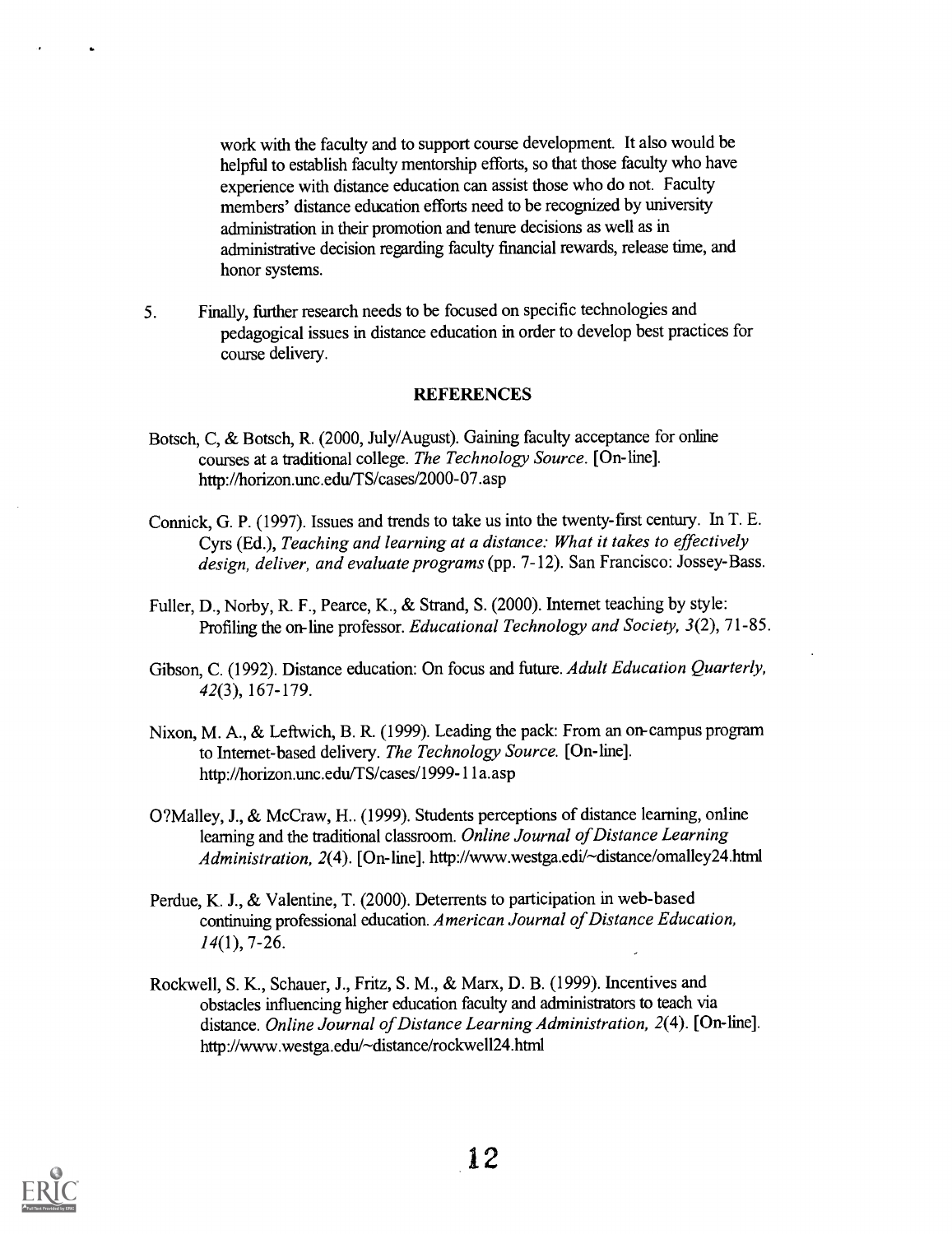- Schifter, C. C. (2000). Faculty participation in asynchronous learning networks: A case study of motivating and inhibiting factors. Journal of Asynchronous Learning Networks, 4(1), 15-22.
- Schrum, L., & Benson, A. (2000). Online professional education: A case study of an MBA program through its transition to an online model. Journal of Asynchronous Learning Networks, 4(1), 52-61.
- Thompson, M. M., & McGrath, J. W. (1999). Using ALNs to support a complete educational experience. Journal of Asynchronous Learning Networks, 3(2), 54-63.
- Williamson, C., Bernhard, J. T., & Chamberlin, K. (2000). Perspective on an Internetbased synchronous distance learning experience. Journal of Engineering Education, 89(1), 53-61.

 $\hat{\mathcal{L}}$ 



 $\sim$   $\sim$